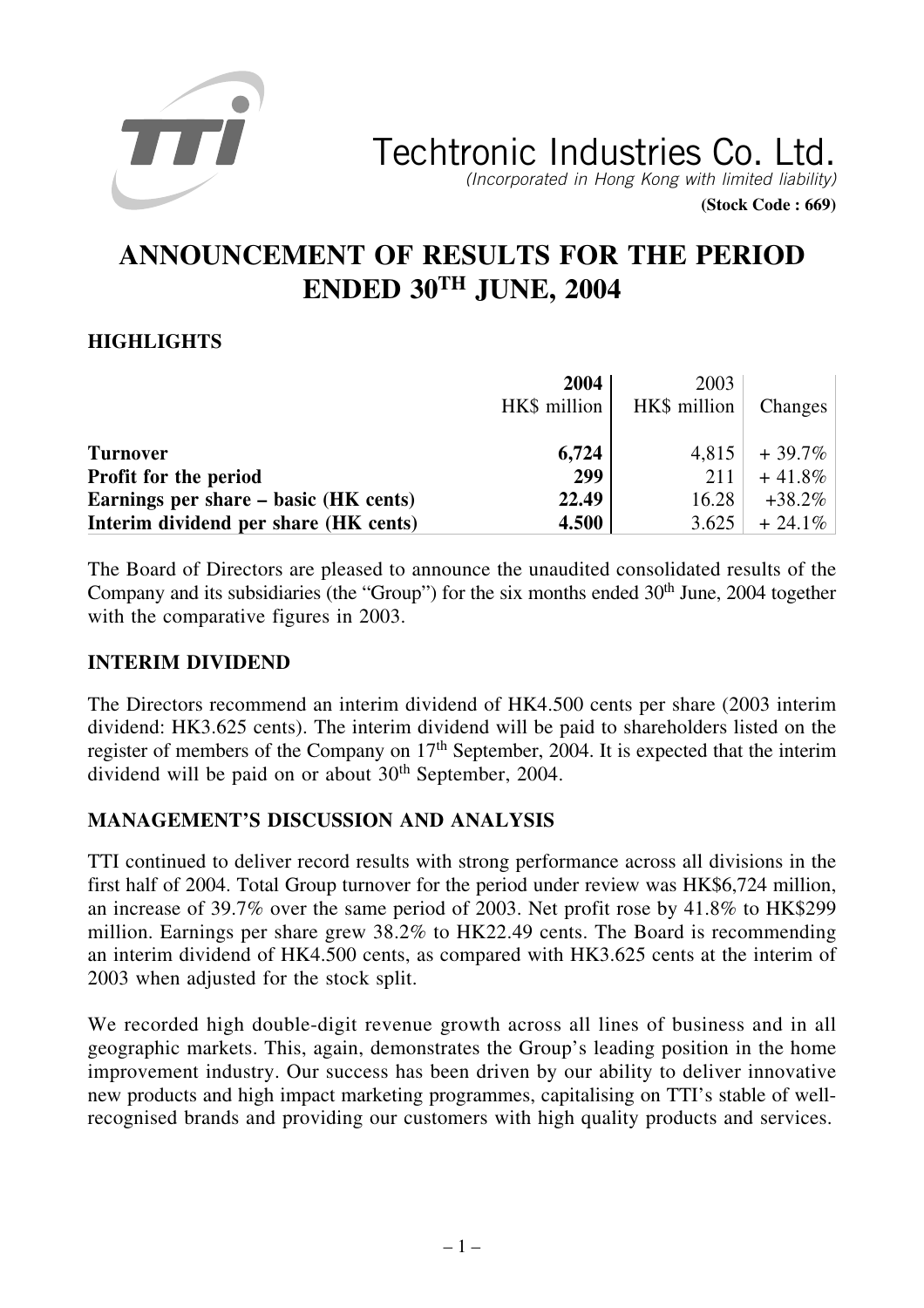During the six months under review, we had two major business developments. Firstly, we have added and integrated the Ryobi brand for the outdoor product category in North America into our operations. Secondly, following the success of the initial launch of the RIDGID® line in the fourth quarter of 2003, the Group, in collaboration with The Home Depot, has continued the marketing efforts and achieved further penetration of the professional power tool category.

We improved our gross margin despite pressure from rising raw materials prices, by further rationalising our operations, leveraging our economies of scale and centralising key groupwide purchasing functions. Net margin was comparable to last year despite higher amortisation on goodwill associated with the purchase of the Royal operation.

### **BUSINESS REVIEW**

### **Power Equipment Products**

Turnover for the power equipment products division increased by a robust 35.9% over the same period of 2003 to HK\$4,712 million, accounting for 70.1% of Group turnover. Growth was seen in all key markets and all product segments, as we continued to gain market share.

In North America, our well-established Ryobi consumer power tool line continued to deliver strong organic growth, driven by value store-level service programmes with our retail partner and exciting promotions. The RIDGID® professional grade power tools continue to sell well on their merits of innovation, durability and quality. Both Ryobi and RIDGID<sup>®</sup> have successfully been positioned to achieve differentiation from other power tool brands.

In Europe, we are on track in expanding our presence. All our major markets recorded strong sales and profit expansion as a result of better brand positioning and introduction of new products. In continental Europe, despite a weaker economy overall, new Ryobi branded products launched during the period were well received and allowed us to increase market presence in countries such as the United Kingdom, Germany, France, Spain and Italy. The sales expansion was also supported by improved after sales service and the further development of the website, which has enhanced productivity by allowing on-line ordering of parts.

In the outdoor category, Homelite and Ryobi saw considerable revenue growth in North America with strong demand and improved supply chain management. Ryobi outdoor products in Europe delivered significant gains over the last year, also reflecting positive demand for the products.

### **Floor Care Appliances**

Turnover at the floor care appliances division rose by 53.1% over the same period of last year to HK\$1,717 million, accounting for 25.5% of Group turnover.

Royal Appliance Mfg. Co. (Royal) continued making progress as it gained product listings at its major retail customers with new products. Benefiting from its integration with TTI Group, Royal has improved its cost structure in North America and streamlined the product development process.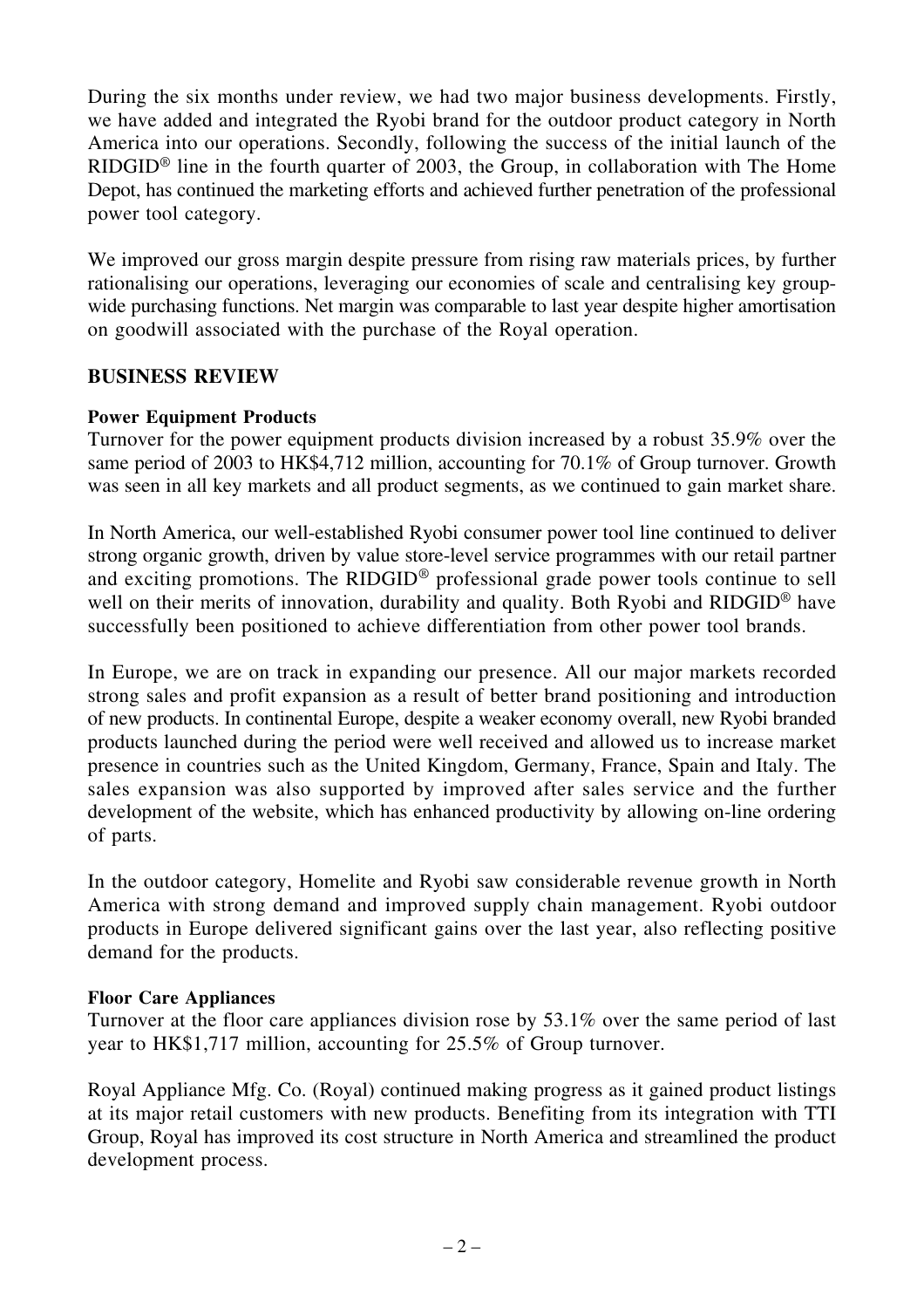Vax also made good progress in its markets. Our UK operation delivered exceptional revenue growth as existing inventory was cleared and new models jointly developed with Royal were introduced under the Vax brand. Cost containment programmes and new unique products are positively impacting margins.

We also continued to strengthen our OEM business, which experienced rapid growth as we provided customers with well-received products and entered into new contracts with two major brand name companies.

### **Solar Powered, Laser and Electronic Measuring Products**

Our solar powered, laser and electronic measuring products business again had an excellent half year. Turnover increased over the same period of 2003 by 30.6% to HK\$295 million, accounting for 4.4% of Group turnover. Sales were driven by an expanded product offering in all categories. Our recent investment in technology is enabling the business to respond more rapidly to the market needs for innovative new products.

### **FINANCIAL REVIEW**

### **Result Analysis**

The Group reported a revenue growth of 39.7% for the period under review to HK\$6.72 billion, contributed by strong organic growth of all business units and major markets. Profit for the period increased by 41.8% to HK\$299 million. Earnings per share increased by 38.2% to HK22.49 cents.

Gross margins improved from 26.9% in the first six months of 2003 to 29.8% during the period under review. The improvement was the result of favorable product mix, combined with the Group's ability to leverage on the expanded volume of business and new markets. When compared to the 29.6% gross margin reported for the full year 2003, the margin also improved, demonstrating that our overall margins have not been affected by the increase in various raw material and component costs since the fourth quarter of 2003.

The Group's own brand business continued to expand, its sales contribution increasing from 59.0% to 74.1% in the first half of 2004, representing an increase of 75.2%. As a result, selling, distribution, advertising and warranty expenses as a percentage of sales increased from 9.9% to 10.3%.

To maintain the growth momentum, the Group continued to make investments in the design and development of innovative, high quality products. For the six months under review, the Group spent HK\$165 million or 2.5% of Group turnover on the design and development of new products, as compared to 1.5% reported last year. The increase in administrative expenses was due to the higher amortisation of goodwill associated with the purchase of the Royal operation, as well as an increase in staff costs, following the Group's strategy to increase and improve the quality of its management resources.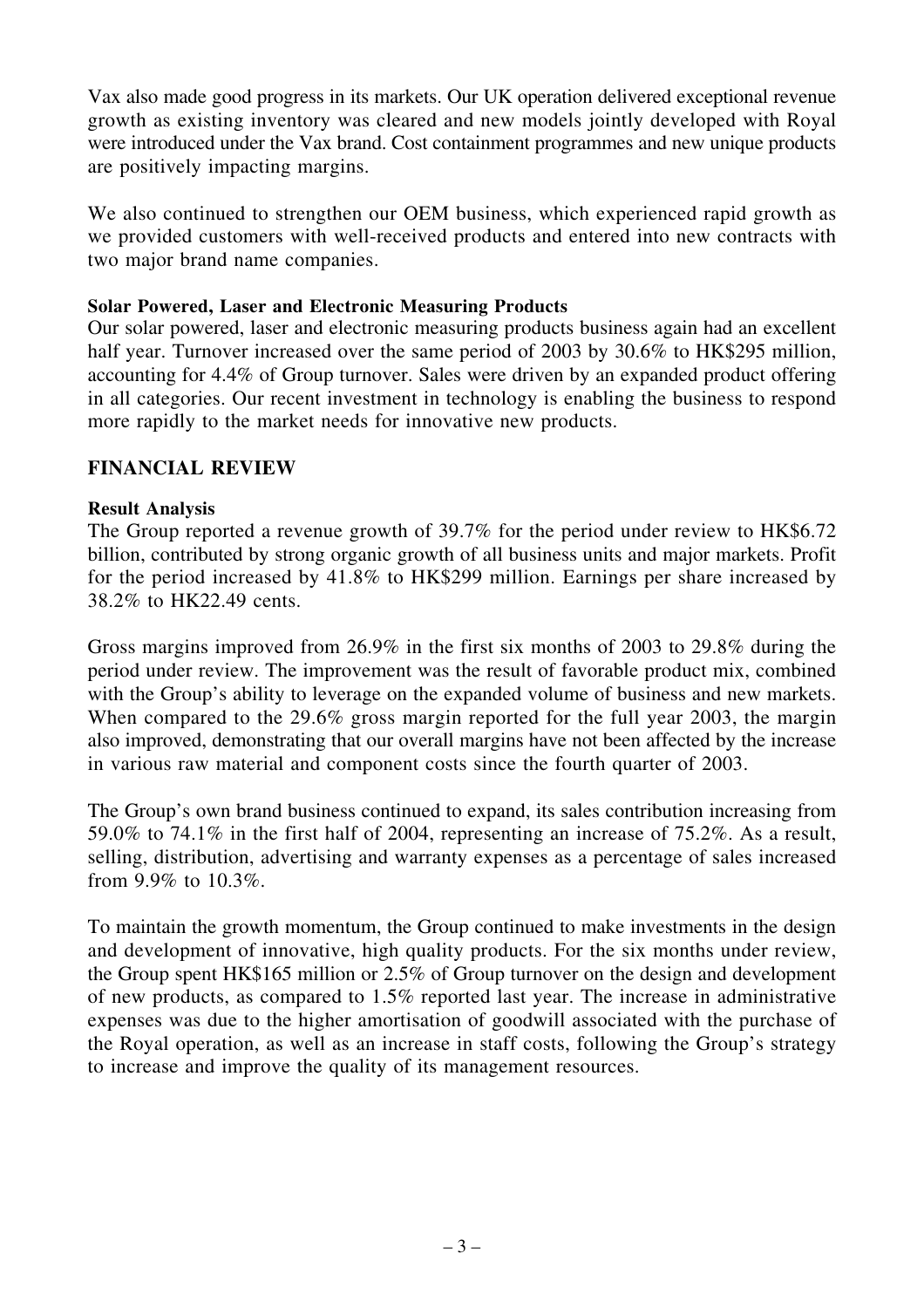### **Liquidity and Financial Resources**

The Group's working capital position remained healthy. As at 30<sup>th</sup> June, 2004, net current assets stood at HK\$2.15 billion as compared to HK\$1.62 billion as at 30th June, 2003 and HK\$1.98 billion as at 31st December, 2003. The Group's working capital requirement is normally higher in the first half year as it prepares for the peak shipment period in the second half. As the Group's cash flow generating capacity remains strong, the working capital position is expected to further improve by the end of the year.

Total inventory value only increased by 1.9% as compared to the balance as at 31st December, 2003 despite the fact that revenue increased by over 39.7%. Average inventory days was at 68 days, an improvement of 10 days when compared to inventory turnover of the same period last year. Trade receivables improved by 2 days to 48 days when compared to same period last year.

Trade and other payables were at 53 days and bills payable were at 60 days, as compared to 63 days and 55 days respectively for same period of 2003.

The Group was in a net cash position as at  $30<sup>th</sup>$  June, 2004, as compared to a gearing level of 53.1% reported for the same date last year. The gearing ratio is expressed as a percentage of total net borrowings to total equity. Total borrowings improved from HK\$2.37 billion reported last period to HK\$1.96 billion for the period under review, and no material change in total borrowings when compared to the balance as at 31st December, 2003.

The Group's major borrowings are in US Dollars and HK Dollars. Other than the fixed interest rate Notes issued last year, borrowings are all based on LIBOR or HK best lending rates. As the majority of the Group's revenues are in US Dollars and major borrowings and payments are either in US Dollars or HK Dollars, the currency risk exposure is relatively low, since there is a natural hedging mechanism in place. The Group continues to monitor and manage its currency and interest rate exposures.

Net interest expenses for the period under review amounted to HK\$37 million, an increase of only HK\$3 million when compared to the same period last year. Interest coverage, expressed as a multiple of profit before interest and tax to total net interest was 10.35 times, an improvement from the 8.17 times reported for the first six months of 2003.

Capital expenditure for the period amounted to HK\$124 million, and was in accordance to the Group's budget and guideline. Depreciation charges for the period under review were HK\$161 million.

### **Issue of Zero Coupon Convertible Bonds**

On 16th June, 2004 the Group announced the issue of five year Zero Coupon Convertible Bonds at par. The aggregate principal amount of the Bonds was US\$140 million (approximately HK\$1,092 million). The bonds will be due in 2009 and convertible into Ordinary Shares of the Company. The initial conversion price is HK\$16.56 per share, representing a premium of 38% over the closing price of the share on the Stock Exchange of Hong Kong on 16th June, 2004. Assuming full conversion of the Bonds at the initial conversion price of HK\$16.56 per share, the Bonds will be converted into approximately 65,922,584 shares, representing approximately 4.93% of the issued share capital of the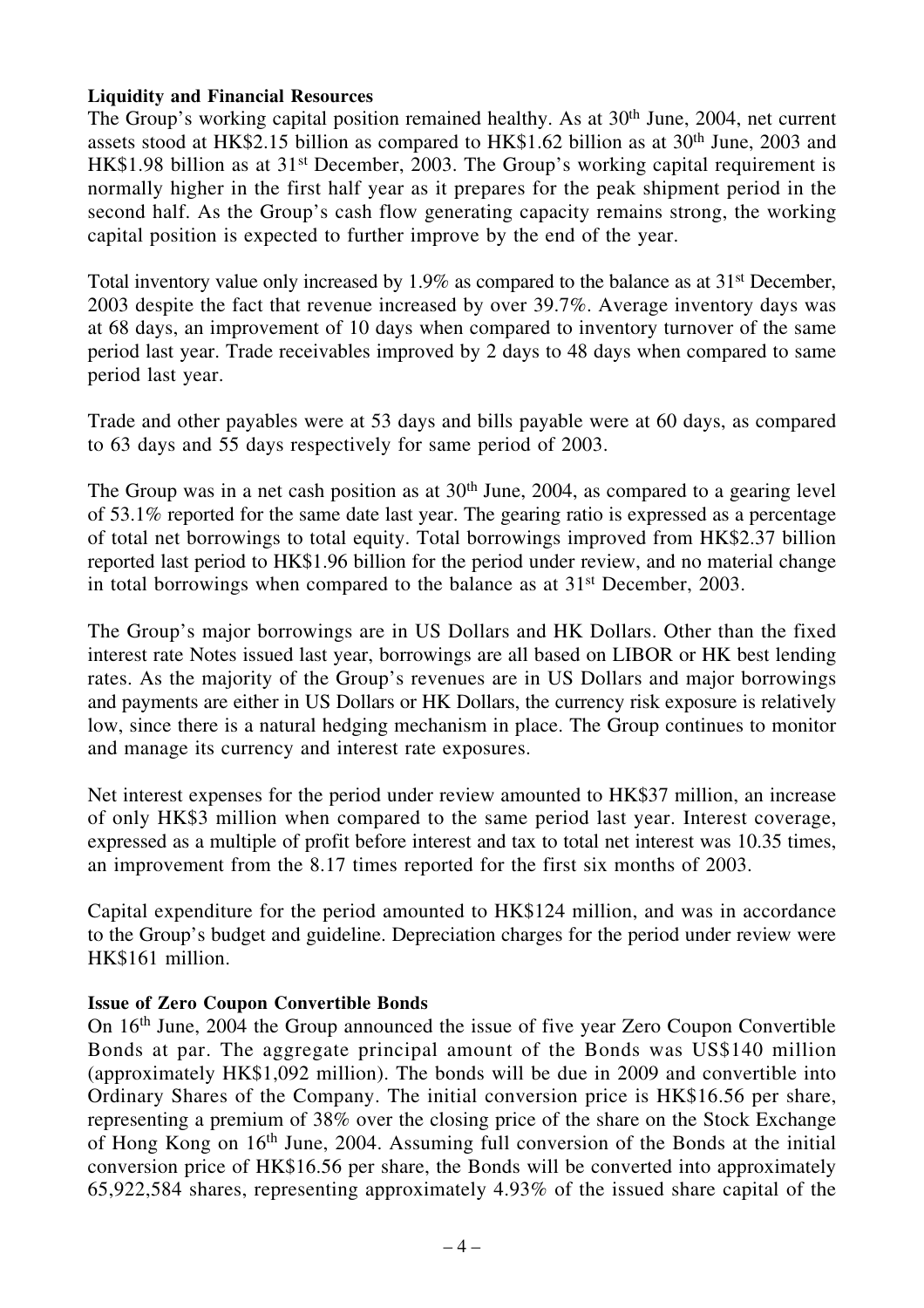Company as at the date of announcement and approximately 4.71% of the issued share capital of the Company as enlarged by the issue of the conversion shares. Unless previously redeemed, converted or purchased and cancelled, the company will redeem each Bond at 107.76% of its principal amount on the maturity date of 8th July, 2009. However, on or after 8th July, 2007 and prior to the maturity date, the holder of each Bond will have the right at such holder's option, to require the Company to redeem all or some only of the Bonds at 104.59% of their principal amount.

The Bond issue raised immediate funds that can be used for general corporate and working capital purposes including financing possible acquisitions and when converted will enlarge the shareholder capital base, which will facilitate the development and expansion of the Company.

The issue of the Bonds was successfully closed on 8<sup>th</sup> July, 2004.

### **Capital Commitment and Contingent Liabilities**

As at 30<sup>th</sup> June, 2004, the capital commitment not provided for in respect of land in Dongguan, Mainland China amounted to approximately HK\$28 million. Total capital committment as at 30th June, 2004 amounted to HK\$121 million compared to HK\$89 million as at 31st December, 2003.

There are no material contingent liabilities or off balance sheet obligations other than trade bills discounted in the ordinary course of business.

### **Charges**

None of the Group's assets are charged or subject to any encumbrance.

### **Human Resources**

The Group employed a total of 16,294 employees (2003: 16,112 employees) in Hong Kong and overseas. Total staff costs for the period under review amounted to HK\$647 million as compared to HK\$492 million same period last year. The increase was due to the expansion of the Group's operations.

The Group regards human capital is vital for the Group's continuous growth and profitability and remains committed to improve the quality, competence and skills of all employees. It provides job related training to all staff.

The Group continues to offer competitive remuneration packages, discretionary share options and bonuses to eligible staff, based on the performance of the Group and the individual employee.

# **OUTLOOK**

Looking into the second half of 2004, we have every reason to be confident that the strong growth momentum will be maintained. The TTI Group will continue to expand its product categories. Capitalising on our brands, we will be able to offer a wider range of quality and innovative products to our customers.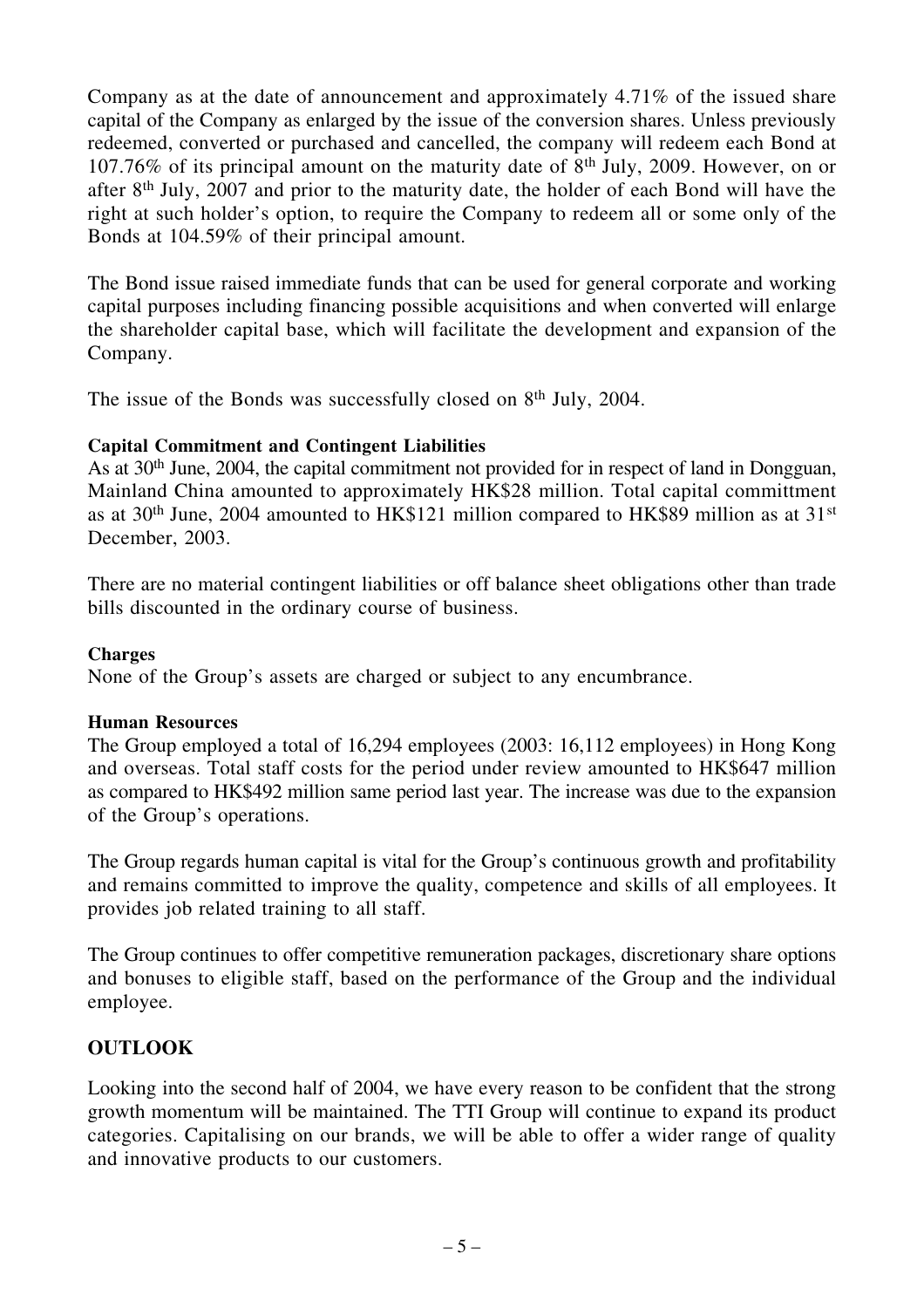Power tools will benefit from the planned introduction of new Ryobi tools in all geographic markets. In addition, with RIDGID® now firmly positioned in the marketplace, we anticipate even stronger growth during the second half of the year as we expand further in the professional power tools segment.

In outdoor power equipment, having both the Ryobi and Homelite brands, we will continue to strengthen our product platform, ensuring a wider range of products to a much broader customer base.

In floor care products, Dirt Devil will drive revenues through new product placements at retail, supported by stronger marketing efforts. We expect Vax to continue its excellent performance, as we extend the product range, deepen customer relationships and increase advertising to promote brand awareness. While we continue to grow our business in floor care, efficiency gains and cost reduction efforts will positively impact margins.

For the solar powered, laser and electronic measuring business, we expect sales growth in all product segments and markets. The division will continue to expand by increasing its product offerings in new infant care products, while accelerating the development and launch of new electronic hand tools and laser tools. In addition, we will invest in revolutionary patented technology for the solar category to ensure continued flow of innovative products to the market.

In summary, TTI is well positioned to deliver high growth results for 2004. Despite the economic uncertainties, experience shows that our businesses are largely resilient to changes in housing construction activities. Our expansion momentum will be driven by further product and market diversification. While maintaining our focus on our core businesses, we will seize opportunities to expand into segments of these markets where the Group can unlock their potential. The consumer and our shareholders stand to benefit as the growth continues.

# **AUDIT COMMITTEE**

The Audit Committee is composed of a majority of independent non-executive directors. The Audit Committee has reviewed with management the accounting policies and practices adopted by the Group and discussed internal controls and financial reporting matters, including a review of the unaudited interim financial statements for the six months ended 30<sup>th</sup> June, 2004.

# **COMPLIANCE WITH THE CODE OF BEST PRACTICE**

None of the Directors of the Company is aware of any information which would reasonably indicate that the Company is not, or was not for any part of the period, in compliance with the Code of Best Practice as set out by The Stock Exchange of Hong Kong Limited in Appendix 14 to the Listing Rules.

# **PURCHASE, SALES OR REDEMPTION OF SHARES**

There has been no purchase, sale or redemption of shares of the Company by the Company or any of its subsidiaries during the period.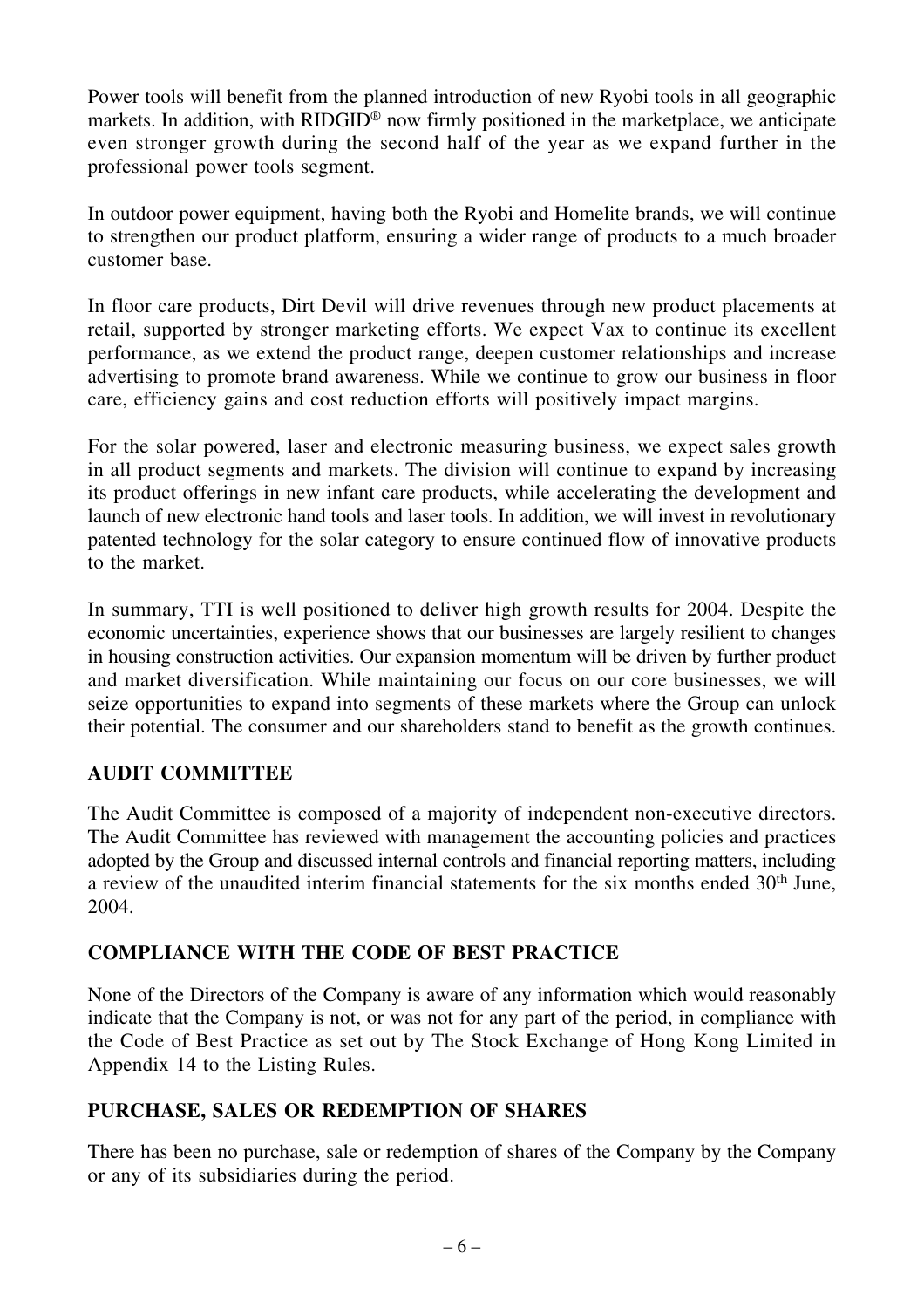# **CLOSURE OF REGISTER OF MEMBERS**

The Register of Members of the Company will be closed from Monday, 13<sup>th</sup> September, 2004 to Friday, 17th September, 2004, both days inclusive. In order to qualify for the interim dividend, all transfers accompanied by the relevant share certificates must be lodged with the Company's Share Registrars, Secretaries Limited, at G/F, BEA Harbour View Centre, 56 Gloucester Road, Wanchai, Hong Kong not later than 4:00 p.m. on Friday, 10<sup>th</sup> September, 2004.

# **PUBLICATION OF INTERIM RESULTS ON WEBSITE**

The financial information required to be disclosed under paragraphs 46(1) to 46(6) of Appendix 16 of the Listing Rules will be published on the website of The Stock Exchange of Hong Kong Limited at www.hkex.com.hk and TTI's website at www.ttigroup.com in due course.

### **BOARD OF DIRECTORS**

As at the date of this announcement, the Board of Directors of the Company comprises five executive directors, namely Mr. Horst Julius Pudwill, Mr. Roy Chi Ping Chung, Mr. Patrick Kin Wah Chan, Mr. Frank Chi Chung Chan, Dr. Akio Urakami, and three independent non-executive directors, namely Mr. Vincent Ting Kau Cheung, Mr. Joel Arthur Schleicher and Mr. Christopher Patrick Langley.

By Order of the Board **Horst Julius Pudwill** *Chairman and Chief Executive Officer*

Hong Kong, 12<sup>th</sup> August, 2004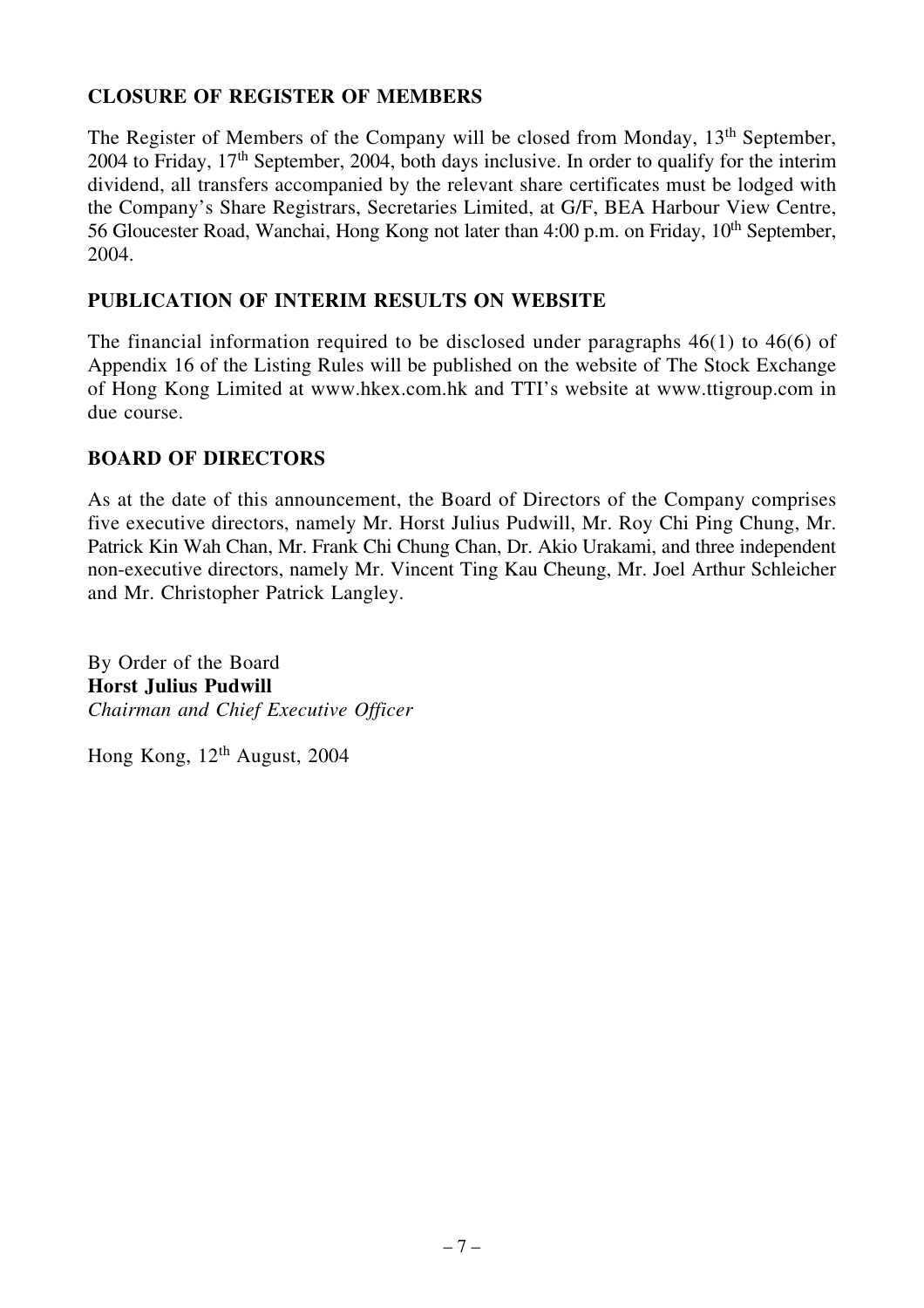# **RESULTS SUMMARY**

### **CONDENSED CONSOLIDATED INCOME STATEMENT (UNAUDITED)**

For the six months ended 30<sup>th</sup> June, 2004

|                                              |                | 2004        | 2003        |
|----------------------------------------------|----------------|-------------|-------------|
|                                              | <b>Notes</b>   | HK\$'000    | HK\$'000    |
|                                              |                |             |             |
| Turnover                                     | $\overline{2}$ | 6,724,115   | 4,814,649   |
| Cost of sales                                |                | (4,720,044) | (3,519,725) |
| Gross profit                                 |                | 2,004,071   | 1,294,924   |
| Other operating income                       |                | 14,074      | 33,377      |
| Interest income                              |                | 22,155      | 5,361       |
| Selling, distribution, advertising and       |                |             |             |
| warranty expenses                            |                | (693, 737)  | (474, 426)  |
| Administrative expenses                      |                | (762, 714)  | (496, 323)  |
| Research and development costs               |                | (164, 759)  | (69, 842)   |
| Profit from operations                       | 3              | 419,090     | 293,071     |
| Finance costs                                |                | (58, 702)   | (38,990)    |
| Profit before share of results of associates |                |             |             |
| and taxation                                 |                | 360,388     | 254,081     |
| Share of results of associates               |                | (626)       | 187         |
| Profit before taxation                       |                | 359,762     | 254,268     |
| Taxation                                     | $\overline{4}$ | (42, 677)   | (30, 437)   |
| Profit before minority interests             |                | 317,085     | 223,831     |
| Minority interests                           |                | (18, 227)   | (13,008)    |
| Profit for the period                        |                | 298,858     | 210,823     |
| Dividend                                     | 6              | (118, 444)  | (65,388)    |
| Earnings per share                           | $\overline{7}$ |             |             |
| <b>Basic</b>                                 |                | 22.49 cents | 16.28 cents |
| Diluted                                      |                | 21.78 cents | 15.91 cents |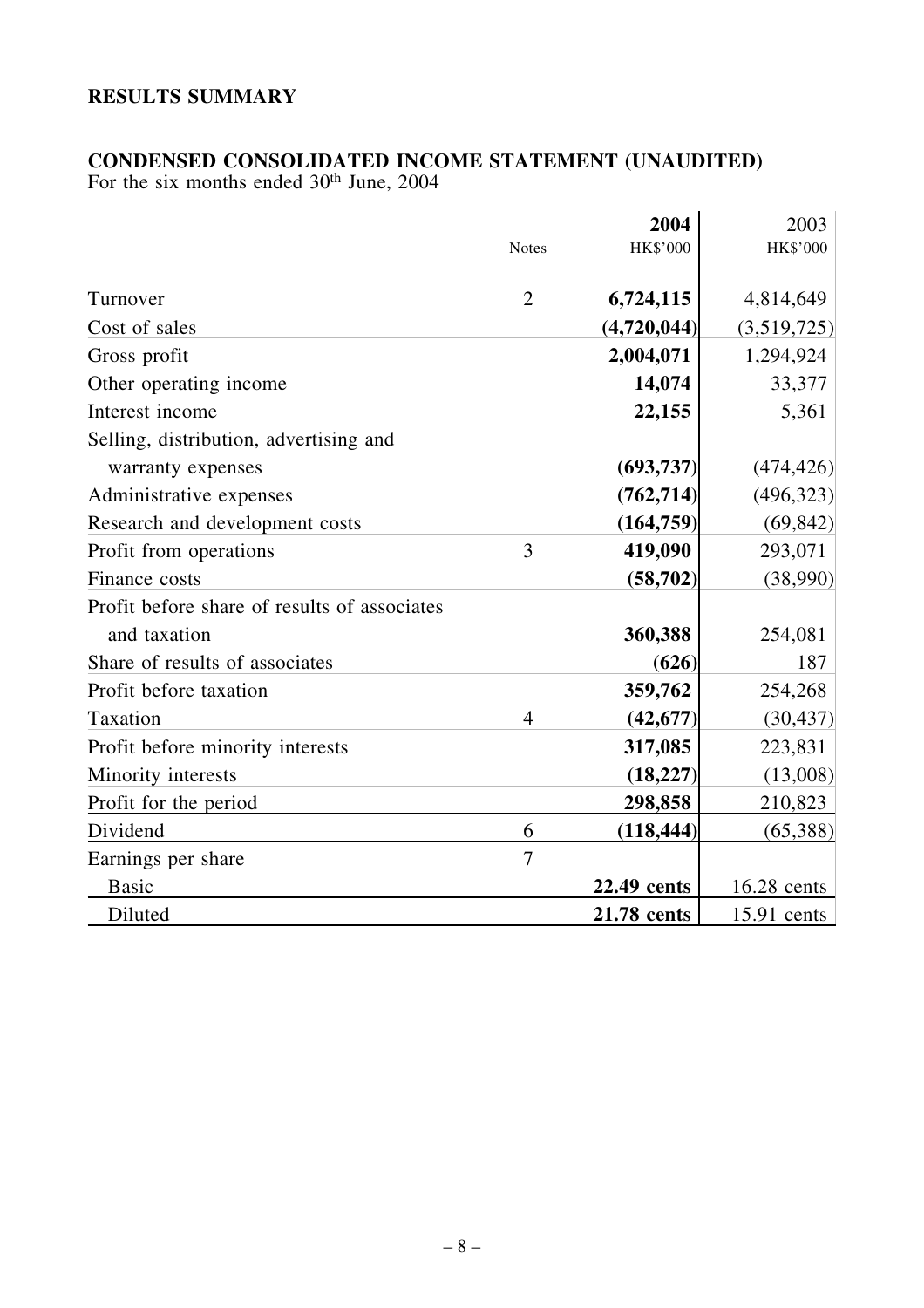# **CONDENSED CONSOLIDATED BALANCE SHEET**

|                                                        |             | <b>30th June</b> $ 31^{st}$ December |
|--------------------------------------------------------|-------------|--------------------------------------|
|                                                        | 2004        | 2003                                 |
|                                                        | HK\$'000    | HK\$'000                             |
|                                                        | (Unaudited) | (Audited)                            |
| <b>ASSETS</b>                                          |             |                                      |
| Non-current assets                                     |             |                                      |
| Property, plant and equipment                          | 863,915     | 904,356                              |
| Goodwill                                               | 635,580     | 652,760                              |
| Negative goodwill                                      | (31, 023)   | (33, 175)                            |
| Intangible assets                                      | 178,669     | 25,154                               |
| Interests in associates                                | 132,124     | 118,394                              |
| Investments in securities                              | 38,608      | 41,419                               |
| Deferred tax assets                                    | 300,706     | 273,937                              |
| Other assets                                           | 1,195       | 1,195                                |
|                                                        | 2,119,774   | 1,984,040                            |
| Current assets                                         |             |                                      |
| Inventories                                            | 2,539,274   | 2,491,650                            |
| Trade and other receivables                            | 1,579,099   | 2,197,789                            |
| Deposits and prepayments                               | 328,424     | 293,408                              |
| Bills receivable                                       | 122,984     | 36,409                               |
| Investments in securities                              | 5,635       | 5,575                                |
| Tax recoverable                                        | 1,123       | 51,274                               |
| Trade receivable from associates                       | 40          | 48                                   |
| Bank balances, deposits and cash                       | 1,970,998   | 2,586,075                            |
|                                                        | 6,547,577   | 7,662,228                            |
| <b>Current liabilities</b>                             |             |                                      |
| Trade, bills and other payables                        | 3,427,325   | 4,894,161                            |
| Warranty provision                                     | 183,122     | 208,552                              |
| Trade payable to an associate                          | 9,319       | 3,230                                |
| Tax payable                                            | 108,165     | 68,114                               |
| Dividend payable                                       | 118,444     |                                      |
| Obligations under finance leases – due within one year | 2,988       | 5,485                                |
| Borrowings – due within one year                       | 549,011     | 497,975                              |
|                                                        | 4,398,374   | 5,677,517                            |
| Net current assets                                     | 2,149,203   | 1,984,711                            |
| Total assets less current liabilities                  | 4,268,977   | 3,968,751                            |
| <b>CAPITAL AND RESERVES</b>                            |             |                                      |
| Share capital                                          | 133,663     | 132,497                              |
| Reserves                                               | 2,614,167   | 2,380,387                            |
|                                                        | 2,747,830   | 2,512,884                            |
| <b>MINORITY INTERESTS</b>                              | 64,601      | 46,374                               |
| <b>NON-CURRENT LIABILITIES</b>                         |             |                                      |
| Obligations under finance leases – due after one year  | 3,148       | 14,261                               |
| Borrowings – due after one year                        | 1,405,489   | 1,348,497                            |
| Deferred tax liabilities                               | 47,909      | 46,735                               |
|                                                        | 1,456,546   | 1,409,493                            |
|                                                        | 4,268,977   | 3,968,751                            |
|                                                        |             |                                      |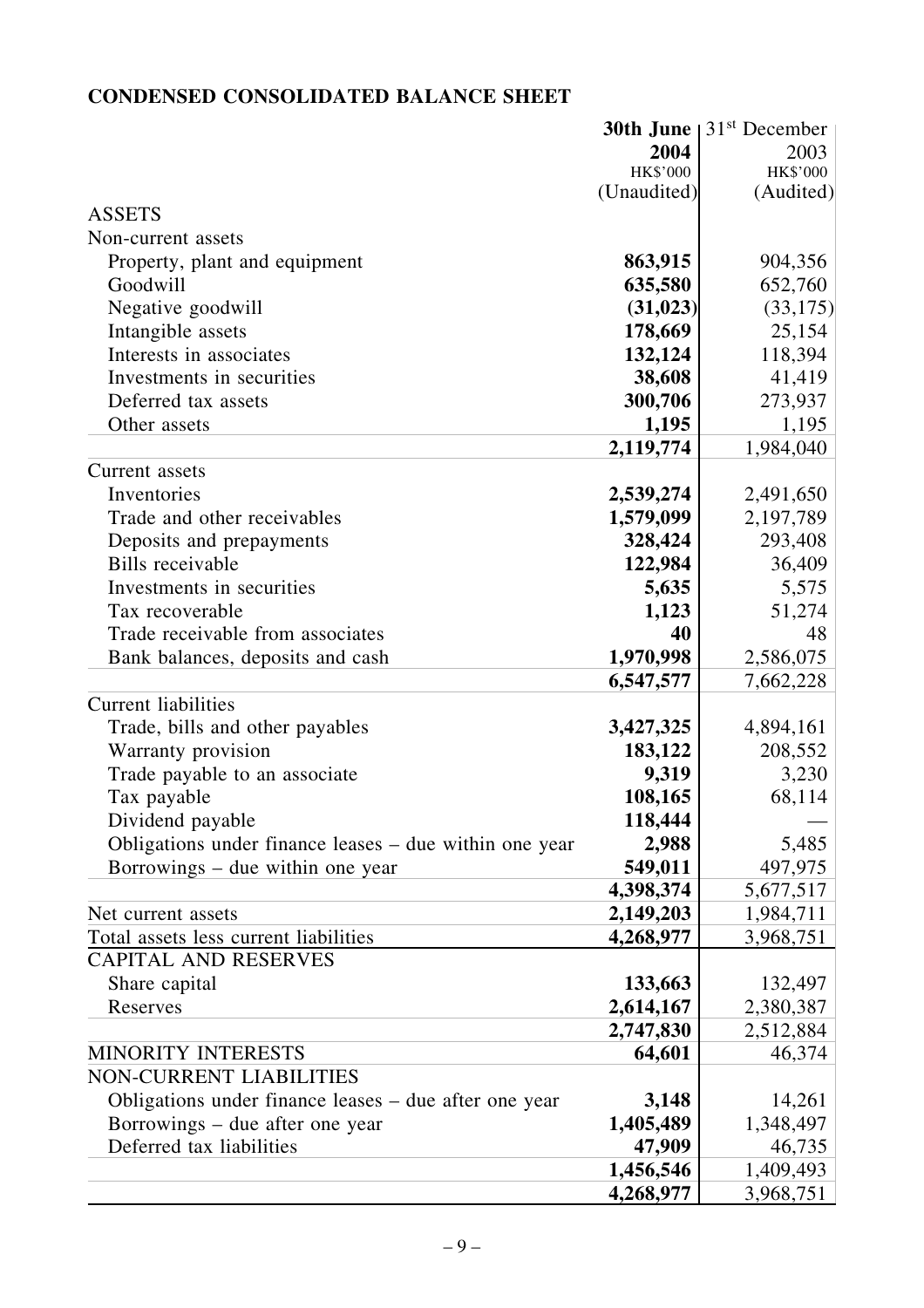### **NOTES TO THE FINANCIAL STATEMENTS (UNAUDITED)**

#### **1. Basis of preparation**

The unaudited interim results of the Group have been prepared in accordance with the Statement of Standard Accounting Practice ("SSAP") 25 "Interim Financial Reporting" issued by the Hong Kong Society of Accountants on a basis consistent with the accounting policies adopted in the report and financial statements for the year ended 31st December, 2003.

Certain comparative figures have been reclassified to conform with the current period's presentation.

#### **2. Segment Information**

|                                         | Six months period ended 30 <sup>th</sup> June |                 |                 |          |
|-----------------------------------------|-----------------------------------------------|-----------------|-----------------|----------|
|                                         | Turnover                                      |                 | Segment results |          |
|                                         | 2004                                          | 2003            | 2004            | 2003     |
|                                         | HK\$'000                                      | <b>HK\$'000</b> | HK\$'000        | HK\$'000 |
| By principal activity:                  |                                               |                 |                 |          |
| Manufacture and trading of              |                                               |                 |                 |          |
| Power equipment products                | 4,711,892                                     | 3,467,171       | 294,282         | 198,682  |
| Floor care appliances                   | 1,717,292                                     | 1,121,715       | 80,457          | 58,135   |
| Solar powered, laser and                |                                               |                 |                 |          |
| electronic measuring                    |                                               |                 |                 |          |
| products                                | 294,931                                       | 225,763         | 59,379          | 41,698   |
|                                         | 6,724,115                                     | 4,814,649       | 434,118         | 298,515  |
| Amortisation of goodwill                |                                               |                 | (17, 180)       | (7, 596) |
| Release of negative goodwill            |                                               |                 |                 |          |
| to income                               |                                               |                 | 2,152           | 2,152    |
| Contributions to profit from operations |                                               |                 | 419,090         | 293,071  |
| By geographical market location:        |                                               |                 |                 |          |
| North America                           | 5,259,245                                     | 3,784,207       | 366,423         | 236,667  |
| Europe                                  | 1,084,364                                     | 766,976         | 66,244          | 45,095   |
| Other countries                         | 380,506                                       | 263,466         | 1,451           | 16,753   |
|                                         | 6,724,115                                     | 4,814,649       | 434,118         | 298,515  |
| Amortisation of goodwill                |                                               |                 | (17, 180)       | (7, 596) |
| Release of negative goodwill            |                                               |                 |                 |          |
| to income                               |                                               |                 | 2,152           | 2,152    |
| Contributions to profit from            |                                               |                 |                 |          |
| operations                              |                                               |                 | 419,090         | 293,071  |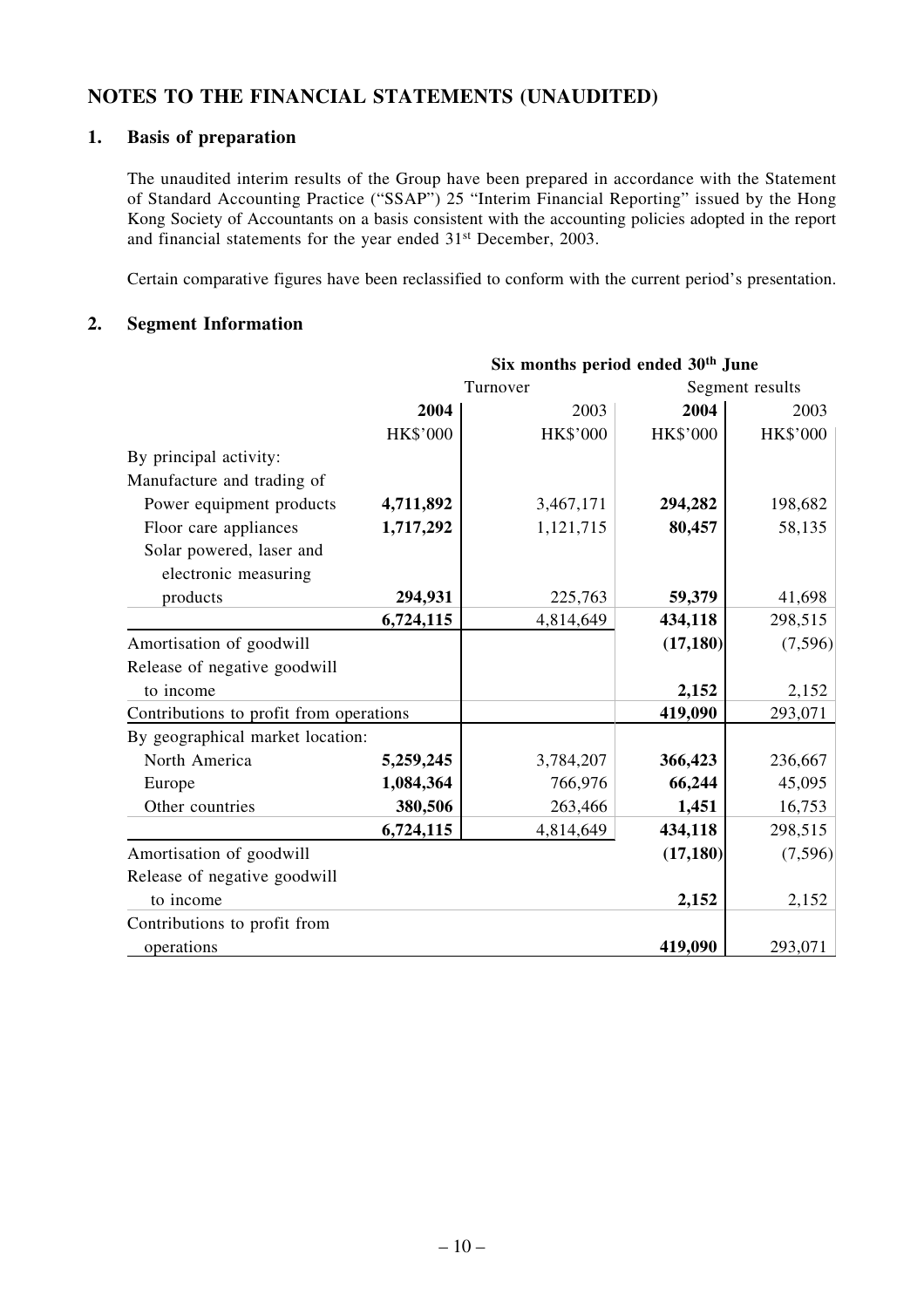### **3. Profit from Operations**

|                                                                     | Six months period ended<br>30 <sup>th</sup> June |          |
|---------------------------------------------------------------------|--------------------------------------------------|----------|
|                                                                     | 2004                                             | 2003     |
|                                                                     | HK\$'000                                         | HK\$'000 |
| Profit from operations has been arrived after charging (crediting): |                                                  |          |
| Depreciation and amortisation of property, plant                    |                                                  |          |
| and equipment                                                       | 160,746                                          | 137,085  |
| Amortisation of intangible assets                                   | 4,597                                            | 2,531    |
| Amortisation of goodwill                                            | 17,180                                           | 7,596    |
| Release of negative goodwill to income                              | (2,152)                                          | (2,152)  |
| Staff costs                                                         | 646,596                                          | 492,411  |

### **4. Taxation**

|                                                            | Six months period ended<br>30 <sup>th</sup> June |          |
|------------------------------------------------------------|--------------------------------------------------|----------|
|                                                            | 2004                                             | 2003     |
|                                                            | HK\$'000                                         | HK\$'000 |
| The total tax charge comprises:                            |                                                  |          |
| Hong Kong Profits Tax calculated at 17.5% of the estimated |                                                  |          |
| assessable profit for the period                           | 33,531                                           | 23,009   |
| Overseas Tax                                               | 14,501                                           | 7,266    |
| Deferred Tax                                               | (5,355)                                          | 162      |
|                                                            | 42,677                                           | 30,437   |

Taxation arising in other jurisdictions is calculated at the rates prevailing in the respective jurisdictions.

Deferred tax has been provided for at the rate that is expected to apply in the period when the liability is settled or the asset is realised.

### **5. Share Subdivision**

On 28th May, 2004, ordinary resolutions were passed by the shareholders of the Company to approve the increase (the "Increase") in the authorised share capital of the Company to HK\$240,000,000 and the subdivision (the "Subdivision") of each issued and unissued shares of HK\$0.20 in the authorised share capital into two ordinary shares of HK\$0.10 each. The Increase and the Subdivision became effective on 28th and 31st May, 2004 respectively.

#### **6. Dividend**

The 2003 final dividend declared at HK17.75 cents and 2003 interim dividend paid at HK7.25 cents per existing share are adjusted to HK8.875 cents and HK3.625 cents per Subdivided share respectively.